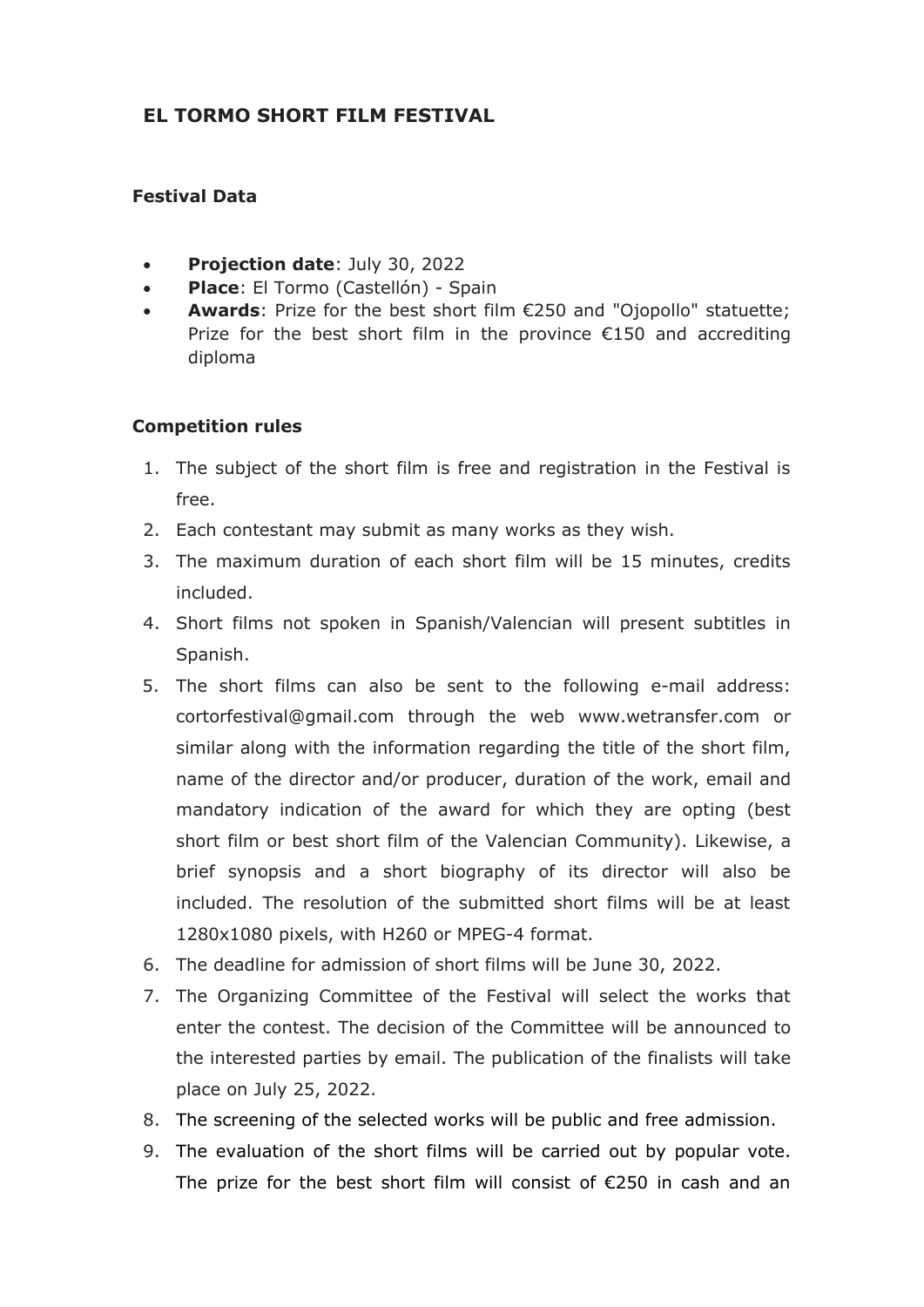"Ojopollo" statuette and the best short film of the Valencian Community will be €150 and a diploma. The decision of the Organizing Committee will be final.

- 10. The works sent for selection will be used and will become part of the Festival archive. The organization may freely use them for promotional purposes inside and outside the Festival and always on a non-profit basis.
- 11. The organization of the Festival assumes that the participants hold the exhibition and promotion rights over the works and material presented, and declines any responsibility regarding the violation of this rule.
- 12. Participation in the El Tormo Short Film Festival implies full acceptance of the rules as well as the resolution by the Festival of any incident not included in them.
- 13. All those works of an advertising nature, as well as video clips or other audiovisual manifestations that are not strictly a short film, will be rejected. The festival may also reject any audiovisual piece that does not meet the minimum quality standards for its screening.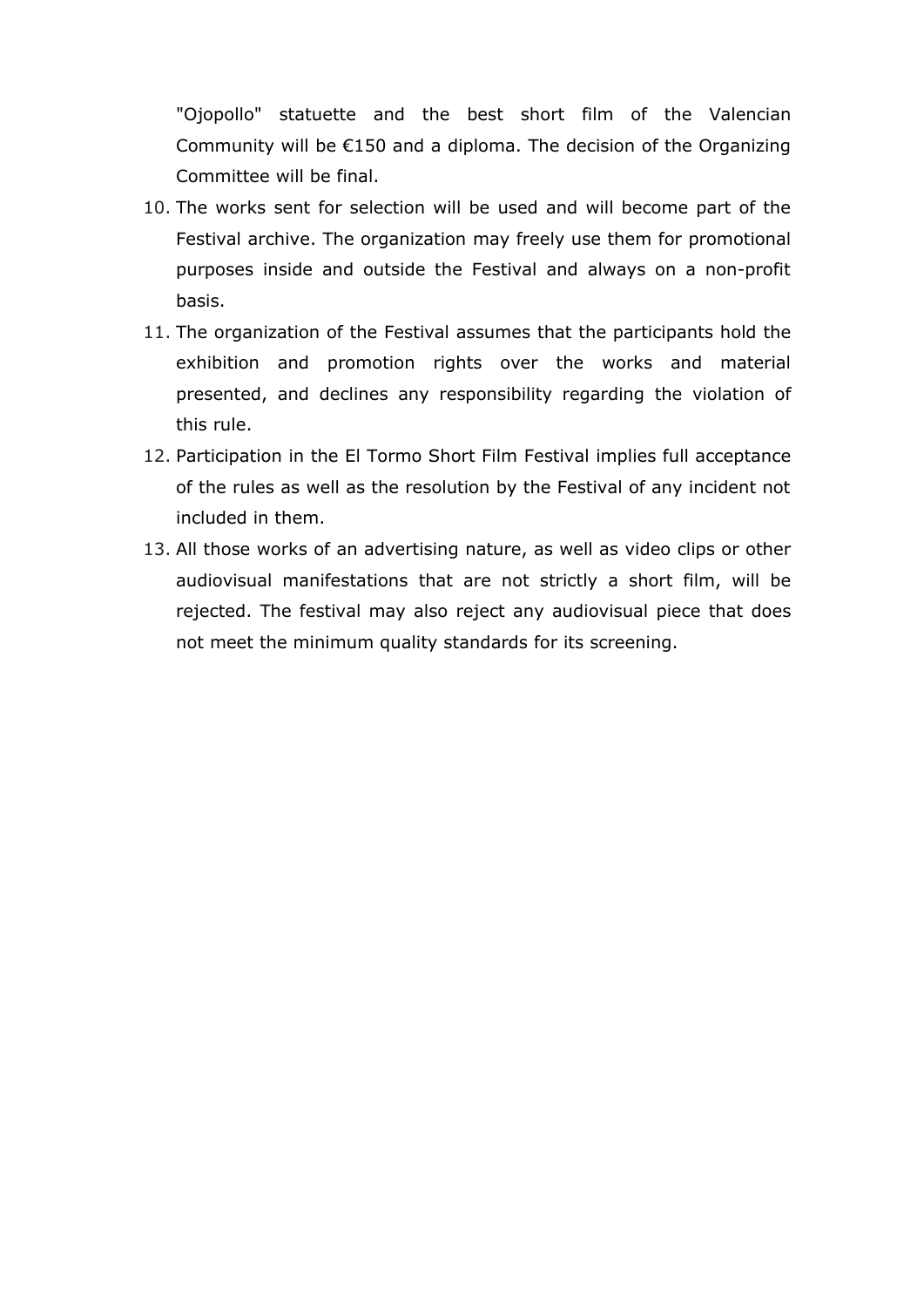## **FESTIVAL DE CORTOMETRAJES EL TORMO**

#### **Datos del Festival**

- **Fecha proyección**:30 de Julio de 2022
- **Lugar**: El Tormo (Castellón)
- **Premios**: Premio al mejor cortometraje **250€ y estatuilla "Ojopollo"**; Premio al mejor corto de la provincia **150€ y diploma acreditativo**

#### **Bases del Concurso**

- 1. El tema del cortometraje es libre y la inscripción en el Festival gratuita.
- 2. Cada concursante podrá presentar tantas obras como desee.
- 3. La duración máxima de cada cortometraje será de **15 minutos**, créditos incluidos
- 4. Las obras no habladas en castellano/valenciano presentarán subtítulos en castellano.
- 5. Los cortometrajes se podrán enviar también a la siguiente dirección de e-mail: [cortorfestival@gmail.com](mailto:cortorfestival@gmail.com) a través de la web [www.wetransfer.com](http://www.wetransfer.com/) o similares junto con la información relativa al título del cortometraje, nombre del director y/o productor, duración de la obra, correo electrónico e indicación **obligatoria** al premio al cual optan (mejor cortometraje o mejor corto de la Comunidad Valenciana). Así mismo, también se incluirá una breve sinopsis y una pequeña biografía de su director. La resolución de los cortometrajes enviados será de al menos **1280x1080 pixeles**, con formato **H260** o **MPEG-4.**
- 6. La fecha límite de admisión de trabajos será el **30 de Junio de 2022**.
- 7. El Comité organizador del Festival seleccionará las obras que entran a concurso. El fallo del Comité se dará a conocer a los interesados por correo electrónico. La publicación de los finalistas tendrá lugar el día **25 de julio de 2022**
- 8. La proyección de las obras seleccionadas será pública y de entrada gratuita.